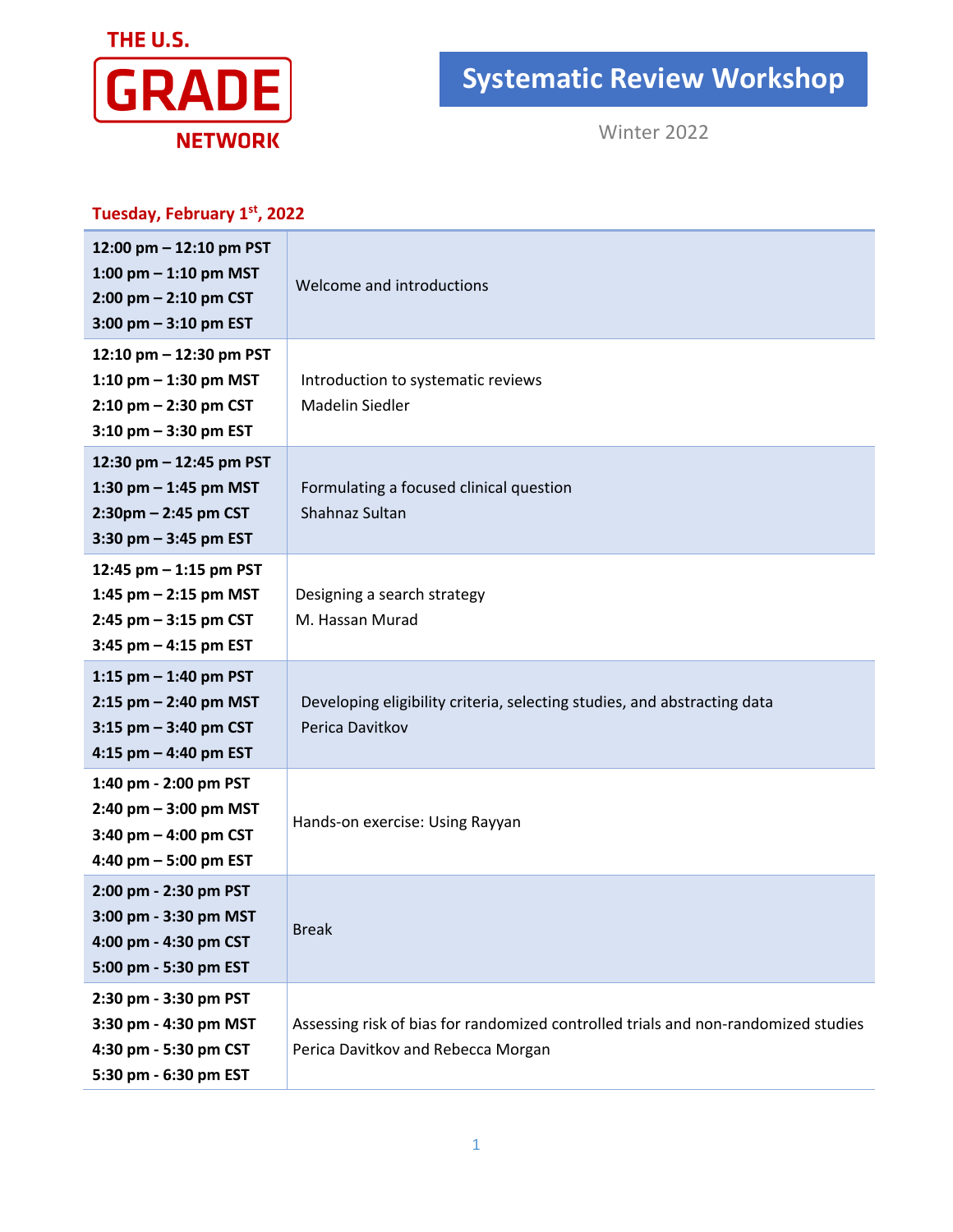

## **Systematic Review Workshop**

Winter 2022

| 3:30 pm - 4:30 pm PST<br>4:30 pm - 5:30 pm MST<br>5:30 pm - 6:30 pm CST<br>6:30 pm - 7:30 pm EST | Hands-on exercise: Evaluating studies using the Cochrane RCT risk of bias tool |
|--------------------------------------------------------------------------------------------------|--------------------------------------------------------------------------------|
| 4:30 pm - 5:00 pm PST<br>5:30 pm - 6:00 pm MST<br>6:30 pm - 7:00 pm CST<br>7:30 pm - 8:00 pm EST | Question and answer                                                            |

## **Wednesday, February 2nd, 2022**

| 12:00 pm - 12:10 pm PST<br>1:00 pm $-$ 1:10 pm MST<br>$2:00$ pm $- 2:10$ pm CST<br>$3:00$ pm $-3:10$ pm EST   | Welcome back                                                                  |
|---------------------------------------------------------------------------------------------------------------|-------------------------------------------------------------------------------|
| 12:10 pm $-$ 12:40 pm PST<br>1:10 pm $-$ 1:40 pm MST<br>$2:10$ pm $- 2:40$ pm CST<br>$3:10$ pm $-3:40$ pm EST | Hands-on exercise: Introduction to RevMan and creating risk of bias summaries |
| 12:45 pm $-$ 1:45 pm PST<br>1:40 pm $-$ 2:45 pm MST<br>$2:40$ pm $-3:45$ pm CST<br>3:40 pm $-$ 4:45 pm EST    | Meta-analyses and estimates of effect<br>Osama Altayar                        |
| 1:45 pm $-$ 2:00 pm PST<br>$2:45$ pm $-3:00$ pm MST<br>3:45 pm $-$ 4:00 pm CST<br>4:45 pm $-5:00$ pm EST      | Question and answer                                                           |
| 2:00 pm - 2:30 pm PST<br>$3:00$ pm $-3:30$ pm MST<br>4:00 pm $-$ 4:30 pm CST<br>5:00 pm $-$ 5:30 pm EST       | <b>Break</b>                                                                  |